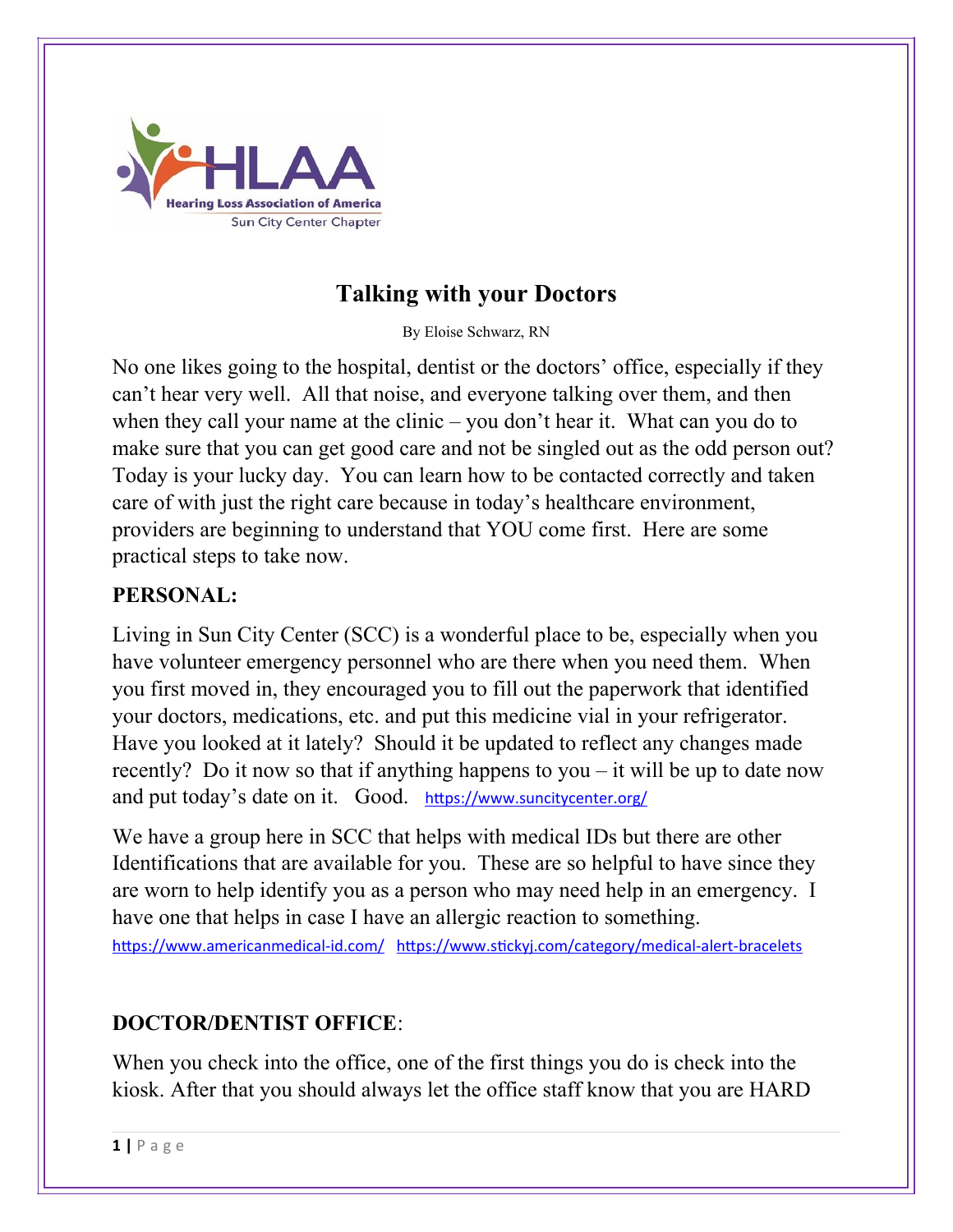OF HEARING / DEAF. This means – you tell them that you cannot hear them unless you have some type of accommodations to help you hear them. Let them think about this since they don't always get this type of request. Then ask them politely to add this to your chart. You are hard of hearing/deaf and that you will tell them how you will be communicating with everyone in the office. Options available include a visual alert, tap on the shoulder when your name is called or show a picture card with you name. Wearing a hearing loss button or pin can also help. When completing your patient questionnaires – write on all of the pages.... "**PATIENT/I can NOT HEAR well and use HEARING DEVICES.**" This way they will note this in your file.

Ask the Surgical physician if their office could switch their surgical masks to the new clear window masks that allow for reading their lips while speaking. They are called: *The Communicator*, Clear Communication Surgical Facemask with Clear Window. They are FDA approved.

## **ADMISSION OFFICE / Surgery or Procedure:**

A few cardinal rules to remember before you have any surgery or undergo any surgical procedure where you need to take out your hearing aids or take off your cochlear implants. These devices are very expensive and are hard to replace. The health care facility must understand that they are liable for the loss of these devices in case they disappear, are lost or are damaged.

You will sign a **consent/agreement form** for the surgery/procedure. Be sure to write these items on this form:

- $\triangleright$  I have a hearing loss
- $\triangleright$  I need the following in order to communicate effectively with my treatment team (Explain here)
- $\triangleright$  I have been advised the following will be done with my assistive listening devices while I am incapacitated for safe keeping (Explain here)
- $\triangleright$  I have hearing aid(s) or cochlear implant processor(s) which are costly to replace. The hospital is responsible for any damage, loss, or theft of these devices/equipment. The value of replacement is \$

 $\mathcal{L}_\text{max}$  , and the contract of the contract of the contract of the contract of the contract of the contract of

Get Two (2) copies of the agreement showing your written statements, to increase your chances of being reimbursed in case of damage/loss/theft of your devices.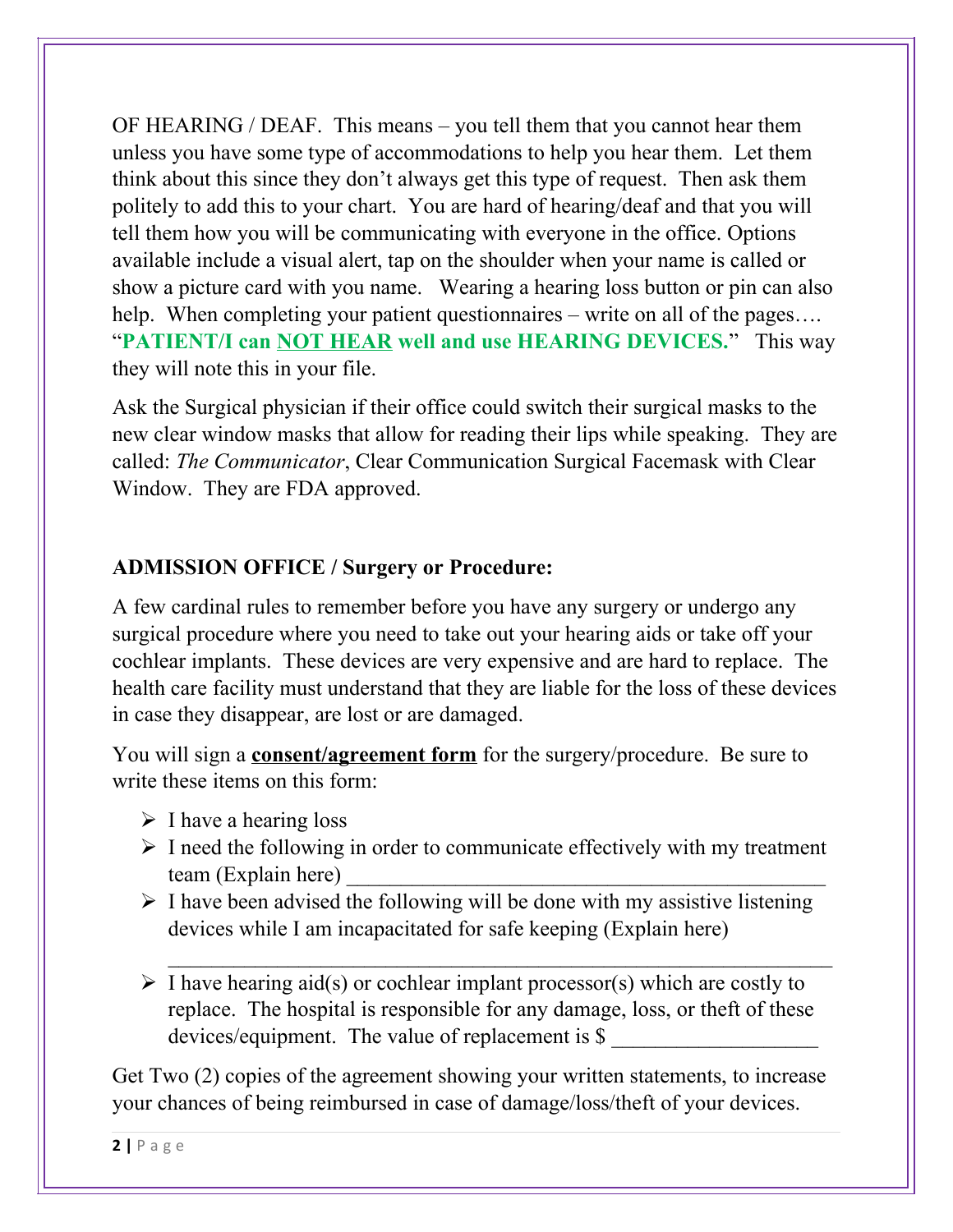Show appreciation for the help you have received.

### **HOSPITAL / SURGERY TIPS:**

If and when you are in the hospital, whether for a day or more or for an unexpected stay, here are tips to help you stay safe in the hospital environment. Plan ahead with putting together a '*hospital kit*' just like your Emergency Hurricane Kit. Preparation is always best when you don't need it now but you have it when you need it most. Bring along these items but always…remember to remind everyone about your hearing loss.

- $\triangleright$  Notepad and working pen so that you use this for good communication
- $\triangleright$  Extra batteries and equipment to hold you hearing devices when in surgery
- $\triangleright$  A small flashlight so that you can use it in the dark
- $\triangleright$  Signs that say you are HARD OF HEARING/DEAF so that you can hang them up around your bed and on the door of your room/table
- Ask staff/Nurses and Medical staff to direct their conversations TO YOU and not to your family/friends – You are the patient and You alone are responsible for answering the questions
- $\triangleright$  Ask the Hospital if they have a Hospital Patient Rep or Advocate to request specific hearing assistive listening devices you may need - tell them what type of hearing loss you have (mild, moderate, severe, profound)
- $\triangleright$  Ask for anything written if you don't understand the subject being discussed
- $\triangleright$  Make sure the medical and surgical staff have copies of your hearing devices *Consent Agreement* and the *Consent for Surgery* so that they know where your instruments will be and how they will communicate with you through the surgery/post-surgery process This is a legal contract between you and the treatment providers
- $\triangleright$  Be prepared to repeat your education about your hearing loss to everyone that sees you and preps you for surgery including: lab, Xray, pre-op nurses, nursing aids, and especially the anesthesiologist. If possible, see if they can use the new clear window masks that are available on the market.
- $\triangleright$  Get the business card of the Admitting Rep so that you have their contact information for referencing later on.
- $\triangleright$  Express your appreciation for the help you receive.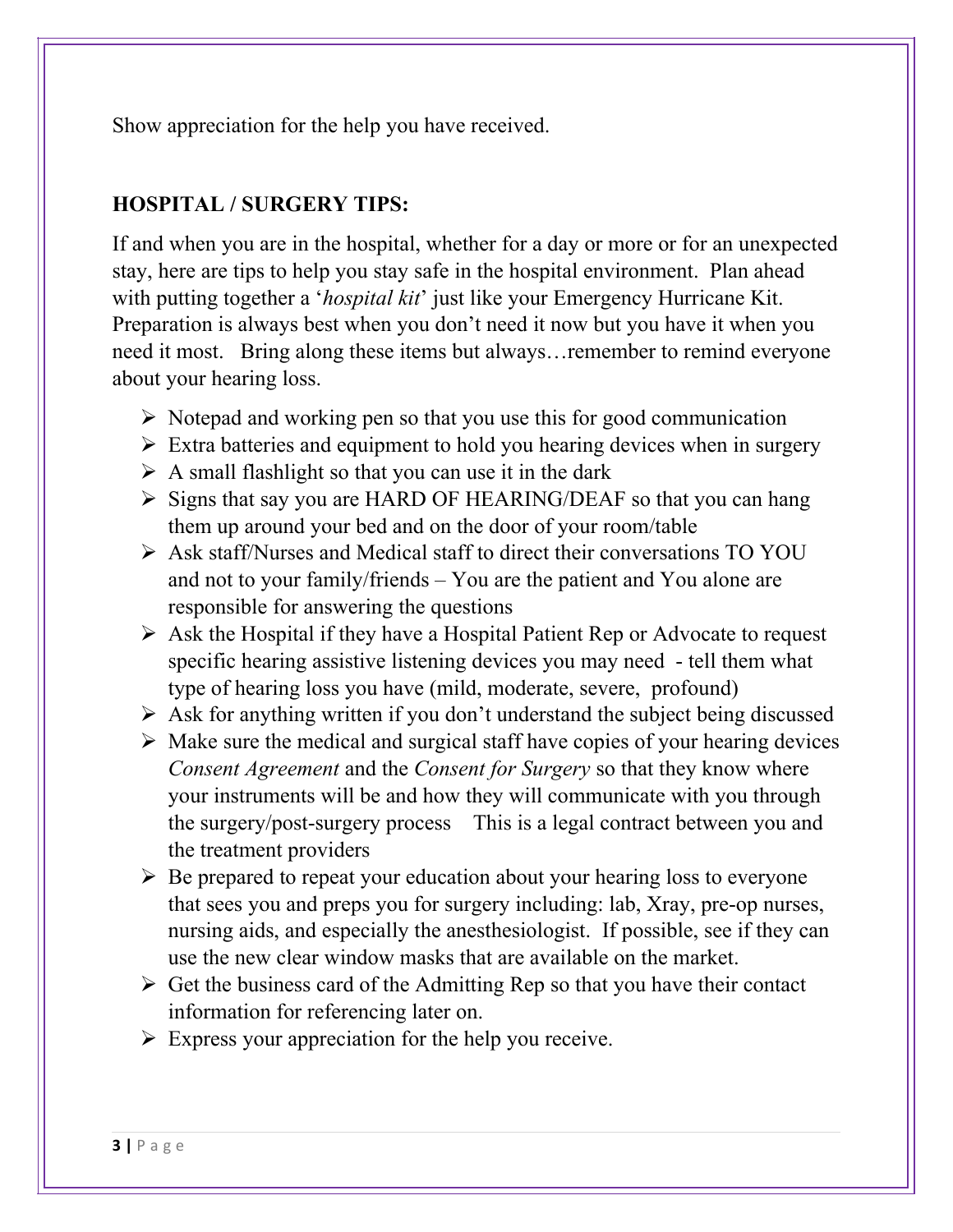#### **Disappointments / Discriminations**

Even with all of your preparations and education put forth for your clinic or hospital stay, there may be some disappointments or even some shortcomings you will encounter. Not everyone understands your hearing loss or will provide the accommodations for you as you requested. Consistent reminders in a positive way is how we present our information so that we receive our care but we can also help our experiences make a difference in these setting for the long term.

We can write a letter with our observations and ask that the hospital improve their protocol for patients with all degrees of hearing loss. A copy of this letter may be sent to the state of Florida's Hospital Association where you reside.

If you are unsure what your rights and responsibilities are as they relate to medical communication access, consult the Department of Justice's ADA Business Brief: Communicating with People Who Are Deaf or Hard of Hearing in Hospital Settings, available for free download at: <https://www.ada.gov/hospcombr.htm>

 For situation of discrimination against patients with hearing loss: Copies of discrimination may be made to the state Division on Civil Rights of your state where you live. Florida: <https://www.myflfamilies.com/general-information/office-civil-rights/>

 You can also file an American Disability Act (ADA) complaint with the Dept of Justice here: [https://www.ada.gov/filing\\_complaint.htm](https://www.ada.gov/filing_complaint.htm)

[https://www.ada.gov/criminaljustice/cj\\_complaint.html](https://www.ada.gov/criminaljustice/cj_complaint.html)

#### **Other Resources**

There are a number of state Hearing Loss Association of America Chapters that offer Hospital Kits for free or for a nominal cost for S&H if you are interesting in ordering their complete kits.

HLAA America Lane County, Oregon [http://hearinglosslane.org/how-to-make-your-own-hospital](http://hearinglosslane.org/how-to-make-your-own-hospital-kit/)[kit/](http://hearinglosslane.org/how-to-make-your-own-hospital-kit/)

HLAA Swedish Signs: [https://www.swedish.org/patient-visitor-info/accessibility/printable](https://www.swedish.org/patient-visitor-info/accessibility/printable-communication-aids)[communication-aids](https://www.swedish.org/patient-visitor-info/accessibility/printable-communication-aids)

HLAA Wisconsin: <https://www.hlaawi.org/hospital-kits.html>

Hearing Loss Association of America also provides information on Hearing Assistive Technology (HAT) Section on their website here: <https://www.hearingloss.org/hearing-help/technology/hat/>